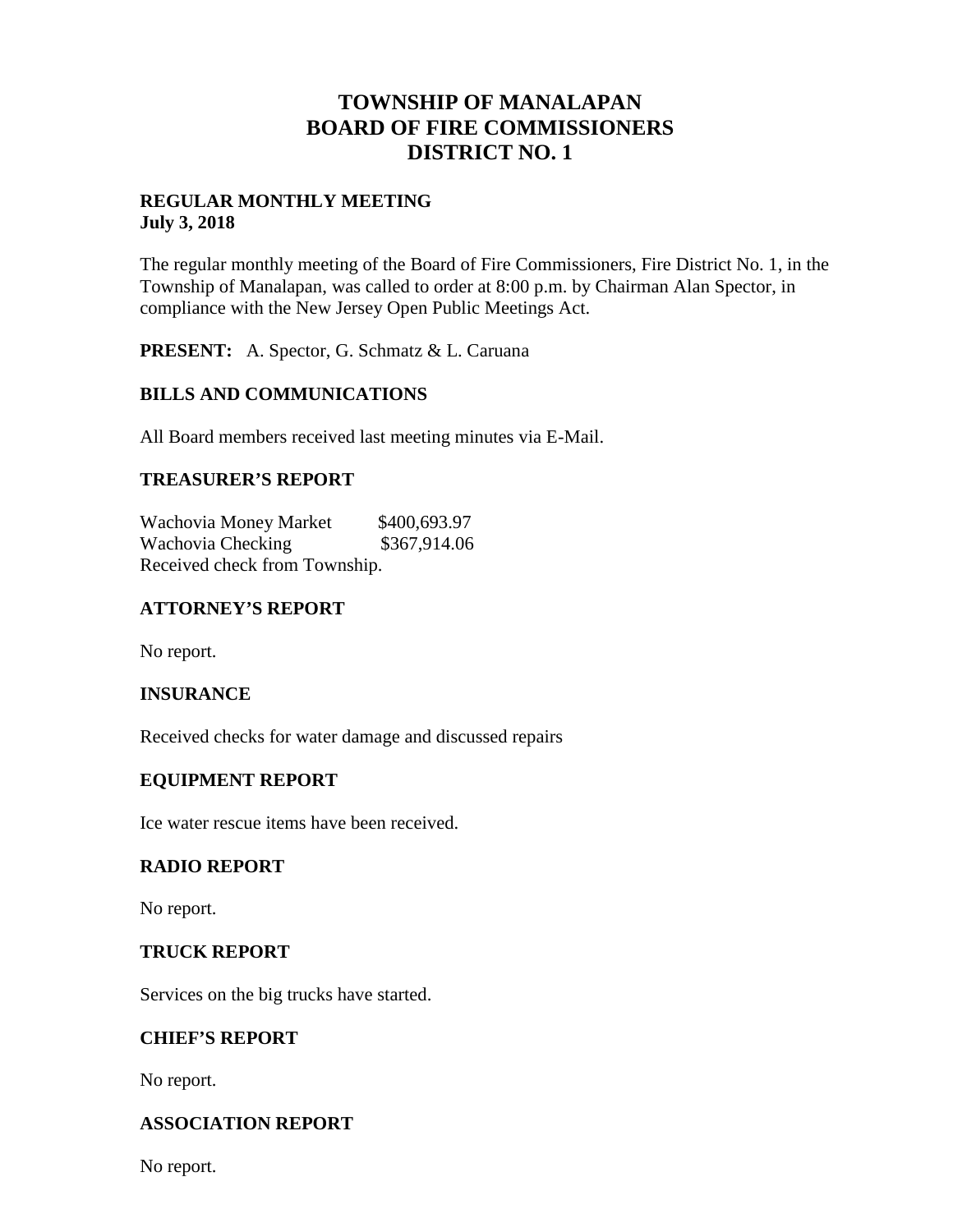## **TRUSTEES' REPORT**

No report.

## **OLD BUSINESS**

See attached.

#### **NEW BUSINESS**

Commissioner Schmatz made a motion to pay all vouchers; this was seconded by Commissioner Caruana. All voted aye.

Meeting opened to the public at 8:24 p.m.

A motion was made by Commissioner Spector to adjourn; it was seconded by Commissioner Schmatz and all voted aye.

Meeting adjourned at 8:25 p.m.

Respectfully submitted, Kenneth Kelly, Clerk